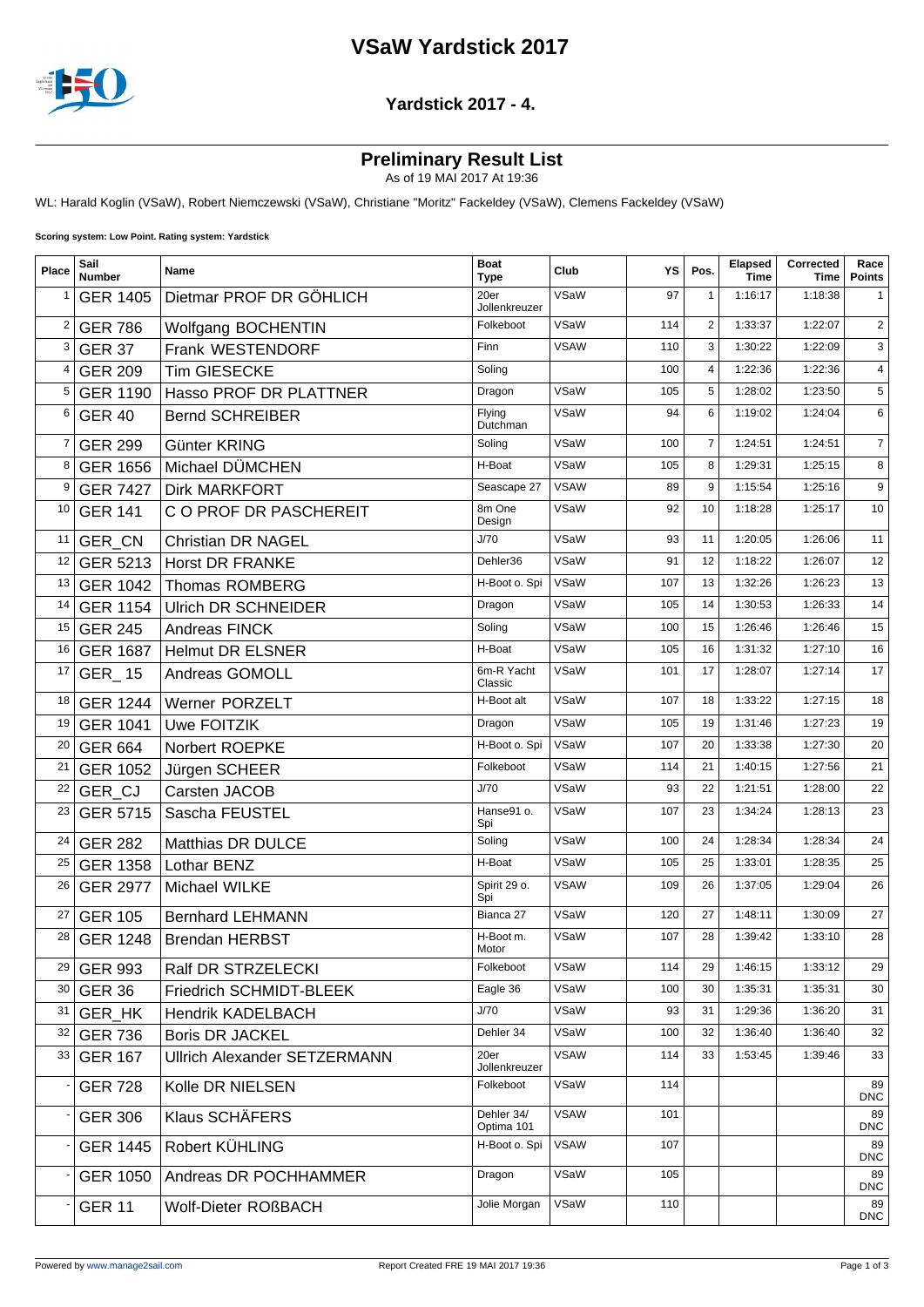# **VSaW Yardstick 2017**



#### **Yardstick 2017 - 4.**

## **Preliminary Result List**

As of 19 MAI 2017 At 19:36

| Place | Sail<br><b>Number</b> | Name                                | <b>Boat</b><br><b>Type</b> | Club        | YS  | Pos. | Elapsed<br><b>Time</b> | Corrected<br>Time | Race<br><b>Points</b> |
|-------|-----------------------|-------------------------------------|----------------------------|-------------|-----|------|------------------------|-------------------|-----------------------|
|       | <b>GER 421</b>        | Mark RICCIUS                        | <b>Trias</b>               | VSaW        | 99  |      |                        |                   | 89<br><b>DNC</b>      |
|       |                       | GER_PKB   Philipp DR KADELBACH      | J/70                       | VSaW        | 93  |      |                        |                   | 89<br><b>DNC</b>      |
|       | GER_ResF Reserve 6    |                                     | J/70                       | VSaW        | 93  |      |                        |                   | 89<br><b>DNC</b>      |
|       | <b>GER FH</b>         | Florian DR HENTSCHEL                | J/70                       | VSaW        | 93  |      |                        |                   | 89<br><b>DNC</b>      |
|       | <b>GER 905</b>        | Udo PFLÜGER                         | Folkeboot                  | VSaW        | 114 |      |                        |                   | 89<br><b>DNC</b>      |
|       | <b>SWE 334</b>        | Daniel GÖTTLICH                     | 22er                       | VSaW        | 99  |      |                        |                   | 89<br><b>DNC</b>      |
|       | <b>GER 359</b>        | <b>Michael KIEHL</b>                | Folkeboot                  | VSaW        | 114 |      |                        |                   | 89<br><b>DNC</b>      |
|       | <b>GER 852</b>        | <b>Christian SCHNEIDER</b>          | Dragon                     | VSaW        | 105 |      |                        |                   | 89<br><b>DNC</b>      |
|       | GER_FH <sub>o</sub>   | <b>Felix HOFF</b>                   | J/70                       | <b>VSAW</b> | 93  |      |                        |                   | 89<br><b>DNC</b>      |
|       | <b>GER 999</b>        | Achim KADELBACH                     | Dragon                     | VSaW        | 105 |      |                        |                   | 89<br><b>DNC</b>      |
|       | GER_CI                | Cantine de LUXE                     | J/70                       | VSaW        | 93  |      |                        |                   | 89<br><b>DNC</b>      |
|       | GER JP                | Johannes POLGAR                     | J/70                       | VSaW        | 93  |      |                        |                   | 89<br><b>DNC</b>      |
|       |                       | GER 1133   Hans-Christian SCHWIEGER | Dragon                     | VSaW        | 105 |      |                        |                   | 89<br><b>DNC</b>      |
|       | <b>GER 251</b>        | <b>Mark BAYER</b>                   | Finn                       | VSaW        | 110 |      |                        |                   | 89<br><b>DNC</b>      |
|       | GER_ResD Reserve 4    |                                     | J/70                       | VSaW        | 93  |      |                        |                   | 89<br><b>DNC</b>      |
|       | <b>GER 68</b>         | Andreas HAUBOLD                     | 6m R Yacht<br>classic      | VSaW        | 97  |      |                        |                   | 89<br><b>DNC</b>      |
|       |                       | GER_ResJ Reserve 10                 | J/70                       | VSaW        | 93  |      |                        |                   | 89<br><b>DNC</b>      |
|       | <b>SWE 127</b>        | <b>Gralf DR POPKEN</b>              | Safir 10                   | VSaW        | 99  |      |                        |                   | 89<br><b>DNC</b>      |
|       | <b>GER 959</b>        | Stefan GRÜNDT                       | Drachen o.<br>Spi          | VSaW        | 107 |      |                        |                   | 89<br><b>DNC</b>      |
|       | GER_FB                | Frank BUTZMANN                      | J/70                       | VSaW        | 93  |      |                        |                   | 89<br><b>DNC</b>      |
|       | GER_ResH Reserve 8    |                                     | J/70                       | VSaW        | 93  |      |                        |                   | 89<br><b>DNC</b>      |
|       | <b>GER LG</b>         | Ludger GAWLITTA                     | J/70                       | VSaW        | 93  |      |                        |                   | 89<br><b>DNC</b>      |
|       | GER 1017              | Matthias SCHNEIDER                  | Dragon                     | VSaW        | 105 |      |                        |                   | 89<br><b>DNC</b>      |
|       | GER_ResI   Reserve 9  |                                     | J/70                       | VSaW        | 93  |      |                        |                   | 89<br><b>DNC</b>      |
|       | GER 4840              | Wannseeaten STIFTUNG                | J/24                       | VSaW        | 102 |      |                        |                   | 89<br><b>DNC</b>      |
|       | <b>GER 1117</b>       | Stefan DR SPRINGER                  | Dragon                     | VSaW        | 105 |      |                        |                   | 89<br><b>DNC</b>      |
|       | <b>GER 7904</b>       | Felix GOLD                          | Star                       | VSaW        | 97  |      |                        |                   | 89<br><b>DNC</b>      |
|       |                       | GER_PKS   Philip KASÜSKE            | J/70                       | VSaW        | 93  |      |                        |                   | 89<br><b>DNC</b>      |
|       | GER_ResC   Reserve 3  |                                     | J/70                       | VSaW        | 93  |      |                        |                   | 89<br><b>DNC</b>      |
|       | <b>GER 1088</b>       | Hasso PROF DR PLATTNER              | Drachen spez               | VSaW        | 104 |      |                        |                   | 89<br><b>DNC</b>      |
|       | GER_CS                | Chiara STEINMÜLLER                  | J/70                       | VSaW        | 93  |      |                        |                   | 89<br><b>DNC</b>      |
|       | GER_NP                | Norbert PETER                       | J/70                       | VSaW        | 93  |      |                        |                   | 89<br><b>DNC</b>      |
|       | <b>GER 473</b>        | Christian DR TRÄDER                 | Folkeboot                  | VSaW        | 114 |      |                        |                   | 89<br><b>DNC</b>      |
|       | GER_CF                | Carsten FISCHER                     | Victoire 822<br>o.Spi      | VSaW        | 114 |      |                        |                   | 89<br><b>DNC</b>      |
|       |                       |                                     |                            |             |     |      |                        |                   |                       |